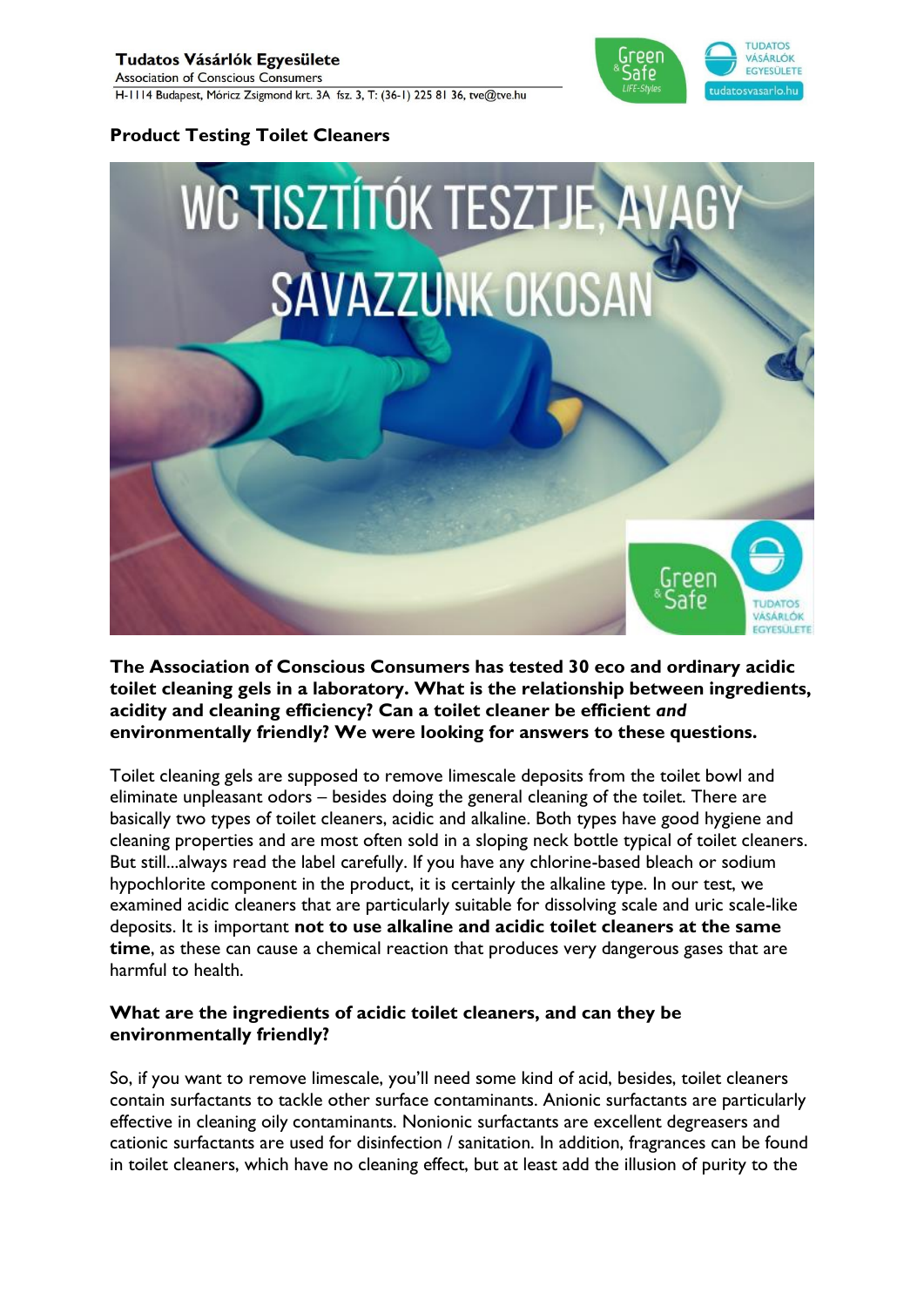

value of the product. In the table below, the ingredients listed on the plastic bottles of the tested products are classified into different categories. Colors refer to the **hazard classification** of substances, which can be found in the database of the European Chemicals Agency (ECHA). The red ones are harmful to the environment and / or health, the orange ones should be treated with caution, and the green ones have no known harmful effects.

| Acid                                       | Surface active<br>agent           | Fragrance                            |  |  |
|--------------------------------------------|-----------------------------------|--------------------------------------|--|--|
| Sav                                        | Felületaktív anyag                | <b>Illatanyag</b>                    |  |  |
| sósav (hydrochloric acid)                  | PEG-2 oleamine                    | R-(p)-mentha-1,8-<br>diene (limonén) |  |  |
| hangyasav (formic acid)                    | cetrimonium chloride              | amyl cinnamal                        |  |  |
| citromsav (citric acid)                    | benzalkónium-klorid<br>$(C12-18)$ | citral                               |  |  |
| tejsav (lactic acid)                       |                                   |                                      |  |  |
| ecetsav (acetic acid)                      |                                   |                                      |  |  |
| szulfaminsav<br>(sulphamidic acid)         |                                   |                                      |  |  |
| foszforsav (phosphoric<br>acid)            |                                   |                                      |  |  |
| benzolszulfonsav<br>(benzenesulfonic acid) |                                   |                                      |  |  |

A household cleaning agent can be claimed to be environmentally friendly if its ingredients do not harm the environment in the short or long term and if they do not accumulate but decompose in nature (in the case of toilet cleaners: when reaching wastewater). **Ecolabelled** toilet cleaners (product qualified by an authentic third party) are available on the market, just like [hand dishwashing detergents,](https://tesztek.tudatosvasarlo.hu/kezi-mosogatoszerek/teszt) [washing powders,](https://tesztek.tudatosvasarlo.hu/mosoporok/teszt) [liquid laundry](https://tesztek.tudatosvasarlo.hu/mosogelek/teszt)  [detergents](https://tesztek.tudatosvasarlo.hu/mosogelek/teszt) and [all-purpose cleaning products](https://tudatosvasarlo.hu/altalanos-felulettisztitok-tesztje-kiderult-jok-e-barmire-is/) that we have tested so far. The reliability of the [EU Ecolabel](https://tudatosvasarlo.hu/termekcimke/eu-ecolabel/) is guaranteed by criteria set by the European Commission and certification by **independent bodies**, which require products to have significantly lower environmental impacts than products with a similar purpose throughout their entire life cycle. The [EU](https://eur-lex.europa.eu/legal-content/HU/TXT/PDF/?uri=CELEX:32017D1217&from=EN)  [Ecolabel criteria](https://eur-lex.europa.eu/legal-content/HU/TXT/PDF/?uri=CELEX:32017D1217&from=EN) set for hard surface cleaners, including acidic toilet cleaners, cover, inter alia, the toxicity to aquatic organisms and biodegradability of the components, the sourcing of palm oil and its derivatives from sustainable farming and the suitability for use of the products.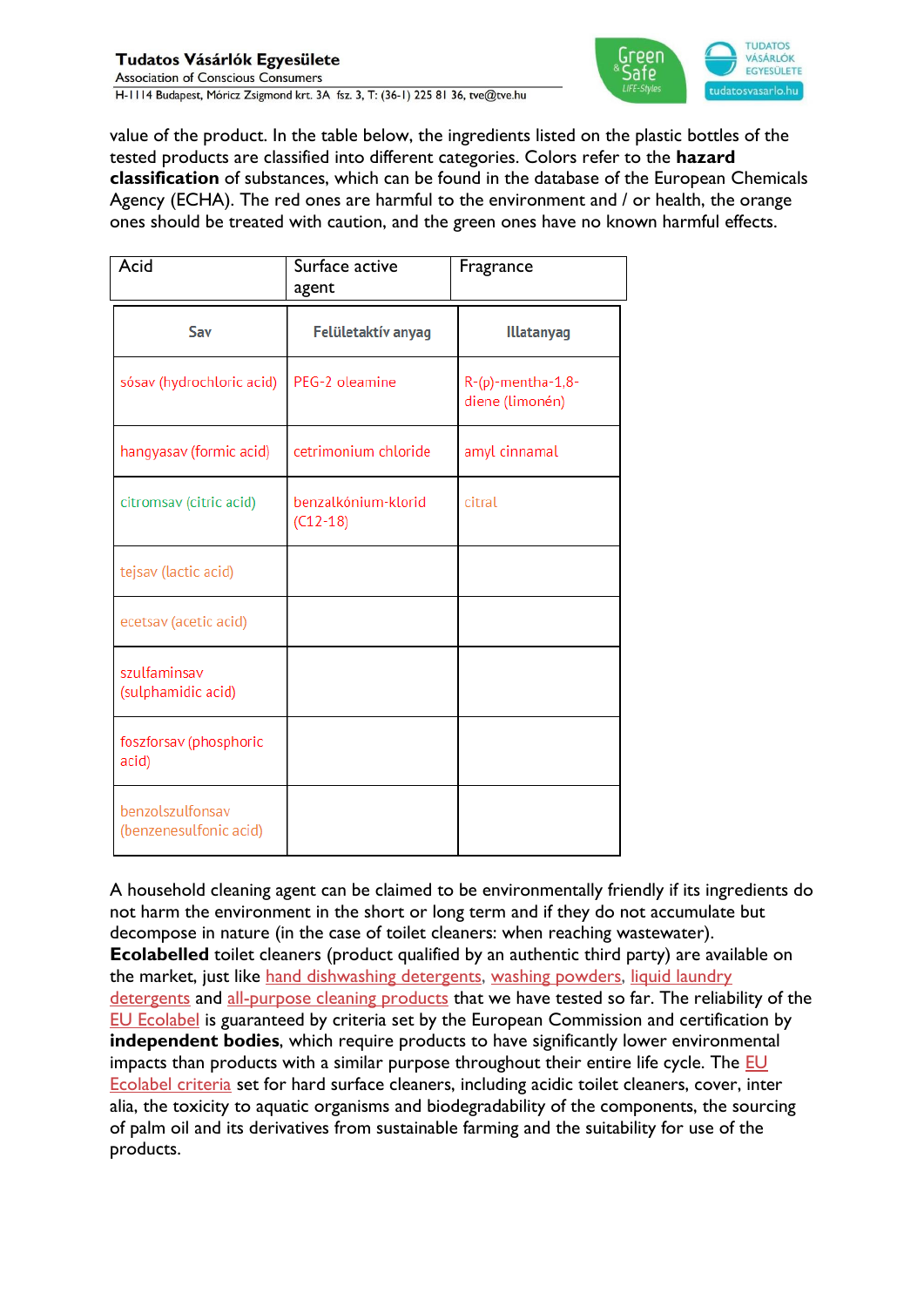## Tudatos Vásárlók Egyesülete

**Association of Conscious Consumers** H-1114 Budapest, Móricz Zsigmond krt. 3A fsz. 3, T: (36-1) 225 81 36, tve@tve.hu



## **What did we examine?**

In our test we used the **[protocol](https://www.ikw.org/fileadmin/ikw/downloads/Haushaltspflege/HP_EQ-WC-Reiniger-Englisch.pdf)** prescribed by the EU Ecolabel. In the laboratory study, we first focused on the most stubborn enemy of toilet ceramics, **limescale**. Tiny marble tiles i.e. lime - were used for the test, they embody the limestone. First, the weight of the marble tiles was measured very accurately, then immersed in the toilet cleaning liquid for 10 seconds, and then allowed to stand for 10 minutes on a horizontal surface from which the liquid could drip freely. After the exposure, the marble tiles were rinsed off with water, dried and weighed again. Weight loss shows how much limescale the toilet cleaner has dissolved. (Lesson learnt: do not spray toilet cleaner on the marble floor...) The results of the limescale removal efficiency were given by the average of three measurements. The difference between the results is significant: the best products remove about eight times the amount of lime compared to the worst products in the same amount of time.



*For the measurements we used gloss limestone tiles from Süttő, Gazdabánya, size 150x75x10mm.*

In addition, we observed and recorded the color, odor, texture of the products, measured their density, pH, acidity, effect on porcelain surfaces, and thermal stability. The latter two were needed to see if the agents could damage the porcelain toilet bowl itself and to find out if it was dangerous to keep the plastic bottle in a stuffy bathroom on hot summer days, for example. The measured values can be found in the data sheet of each product.

To measure the effect on the porcelain surface, drops of approximately 1 g were placed on a porcelain plate, which were wiped off after 24 hours and the surface of the plate was examined. No change was observed in any of the products, the color and lustre of the porcelain did not change.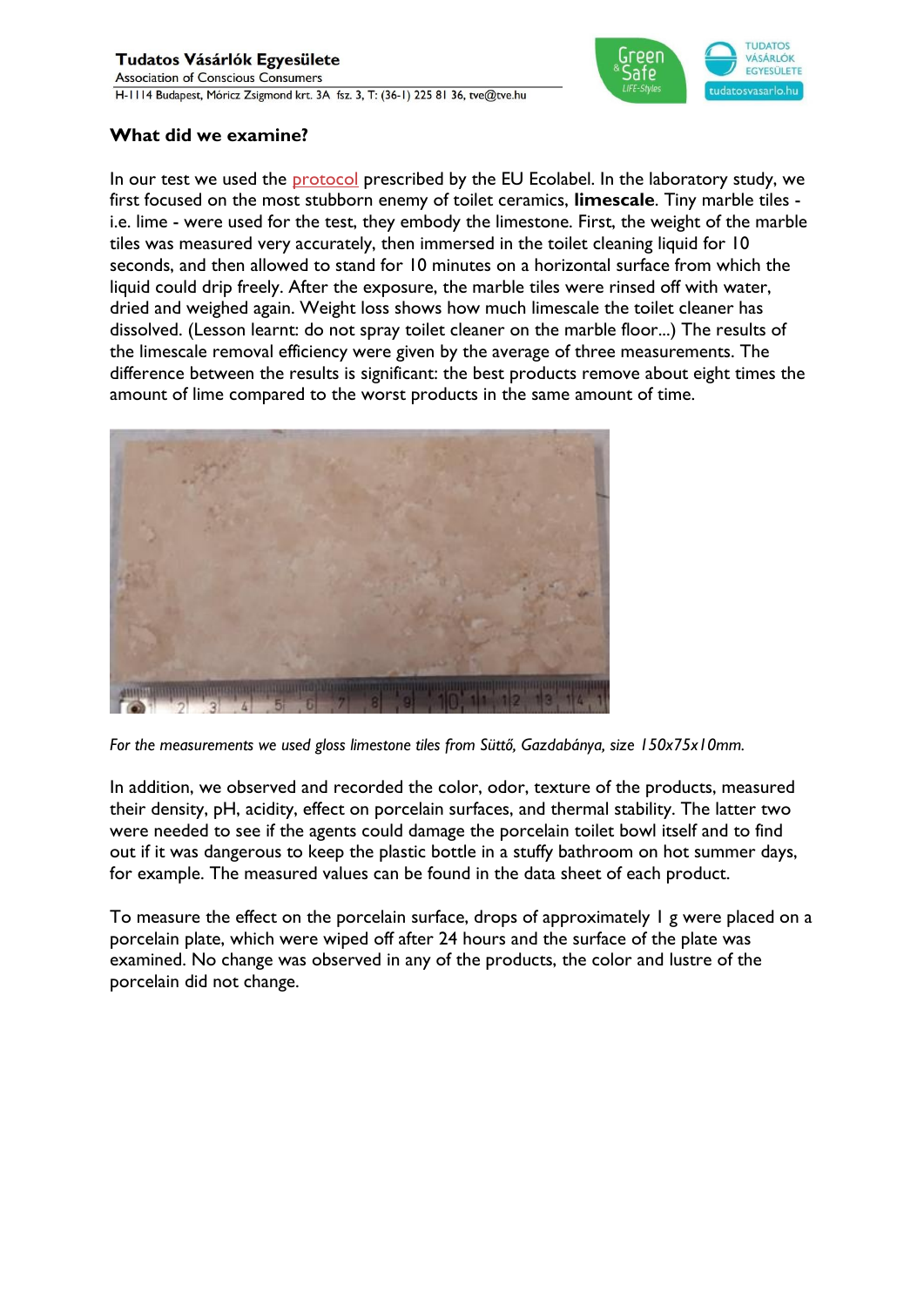**Association of Conscious Consumers** H-1114 Budapest, Móricz Zsigmond krt. 3A fsz. 3, T: (36-1) 225 81 36, tve@tve.hu





*A "Beatrice" white porcelain plate (from Alföld, the Great Plain in Hungary) was used to study the surface effect.*

Thermal stability was tested at 40°C, and after 14 days no precipitation or change in texture was observed. Safety information, warnings and instructions for use can be found on the labels of all products, although in four cases they were not provided in Hungarian: Sodasan, Tierra Verde, Bio-D, Almawin. Our table also shows the availability of refills, which is fortunately available for more and more products and helps reduce the amount of plastic waste.

## **How did we score?**

The result obtained for efficacy was converted to a scale of one hundred, so that the most effective agent was given 100 points, while the rest of the agents were given their initial scores based on the highest score. This value is **weighted by the number associated with the hazard label**: a multiplier of 0.4 for "corrosive" and 0.8 for "irritant". Thus, we "penalized" the use of substances that are harmful to the environment and health, and we obtained the final scores, based on which the order of the agents in our table was formed.



*You see the hazard label for irritant effect on the left and corrosive effect on the right.*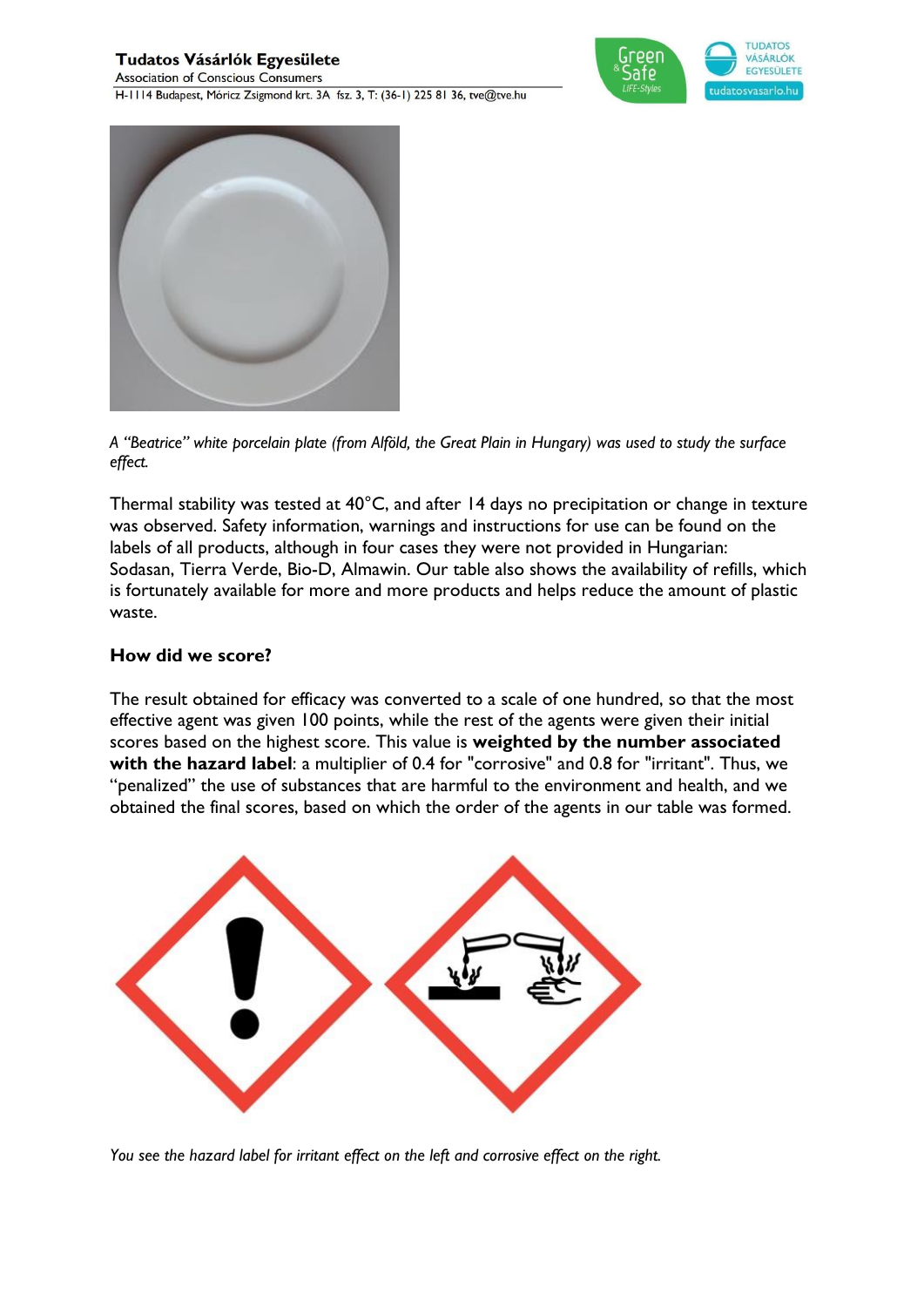

### **Summary of test results**

**In our view, the best is to consider in each individual case whether it is at all necessary to use a chemical for a particular task and, if you decide that it is necessary, the best is to choose the lightest possible agent that still performs the task.**

Below, we'll give you useful tips on how to reduce the amount of detergent you need while keeping your toilet clean and hygienic.

So let's see what the Association of Conscious Consumers recommend you to keep your toilet clean! According to the European Chemicals Agency, there is only one type of acid among all toilet cleaning ingredients that does not pose any risk, and that is [citric acid.](https://echa.europa.eu/hu/substance-information/-/substanceinfo/100.000.973) According to their safety data sheet, the active ingredient of the following products is citric acid – and nothing else! **Domestos Professional Eco**, **Seventh Generation**, **Denkmit nature**, **L'Arbre Vert**, **Sodasan Citrus**, **Go for Expert (Tesco)**, **Tierra Verde**, **Ecover**, **Green emotion**.

There are no negative environmental effects associated with two more active ingredients: [acetic acid](https://echa.europa.eu/hu/substance-information/-/substanceinfo/100.000.528) and [lactic acid.](https://echa.europa.eu/hu/substance-information/-/substanceinfo/100.001.088) But they do pose a risk to your health, so be very careful when using them! According to their safety data sheets, they can be found in the following toilet cleaners: **Blink Naturelle**, **Zöldlomb**, **Winni's Naturel**, **Cycle**, **Frosch**, **Ajax**, **Bio-D**, **Bref ProNature**, **Almawin**, **Glanc**.

Efficacy studies have shown that hydrochloric acid is the most effective at removing limescale, but its use is not recommended due to its harsh environmental and health effects. Yes, you could say that chlorine is also used to disinfect drinking water and wastewater, and you have it in your stomach too, so it surely is not harmful and, eventually, it will form salt anyway...We have heard these arguments so many times!

But please note that the following serious precautionary statements apply to [hydrochloric](https://echa.europa.eu/hu/substance-information/-/substanceinfo/100.028.723)  [acid](https://echa.europa.eu/hu/substance-information/-/substanceinfo/100.028.723) and products containing hydrochloric acid. This agent causes severe skin burns and eye damage, it is toxic by inhalation, it may damage fertility or cause harm to the fetus, may cause serious eye damage, may cause damage to organs through prolonged or repeated exposure, may be corrosive to metals and cause respiratory irritation, it is harmful to aquatic life with long lasting effects. We must avoid releasing this agent to the environment. So many, horrible types of possible damage! This is one of the reasons why agents containing hydrochloric acid should be avoided. The other reason is the accumulation and aggregation of the various (negative) effects. If everyone uses only a little and only a little bit of everything, think about how much of that many little things will be in nature or in the human body at the end. We do have reservations about [formic acid](https://echa.europa.eu/hu/substance-information/-/substanceinfo/100.000.527)  $(H_2CO_2)$  too, the second most effective limescale remover of our test, which is one of the active ingredients in the testwinning product, **Denkmit Multi-Power Toilet Cleaner**. Formic acid is chlorine-free and contains only hydrogen, oxygen, and carbon atoms. It may seem harmless at first glance, yet it contains the following safety warnings: toxic by inhalation, damages organs, it is flammable liquid and vapor, harmful if swallowed, and causes serious eye damage. And what worries us is that the European Chemicals Agency is [currently investigating](https://echa.europa.eu/hu/ed-assessment/-/dislist/details/0b0236e18383e2f7) the suspicion that formic acid damages the hormonal system (endocrine disruptor, EDC). The hormonal system, also known as the endocrine system, regulates many of our physiological functions, including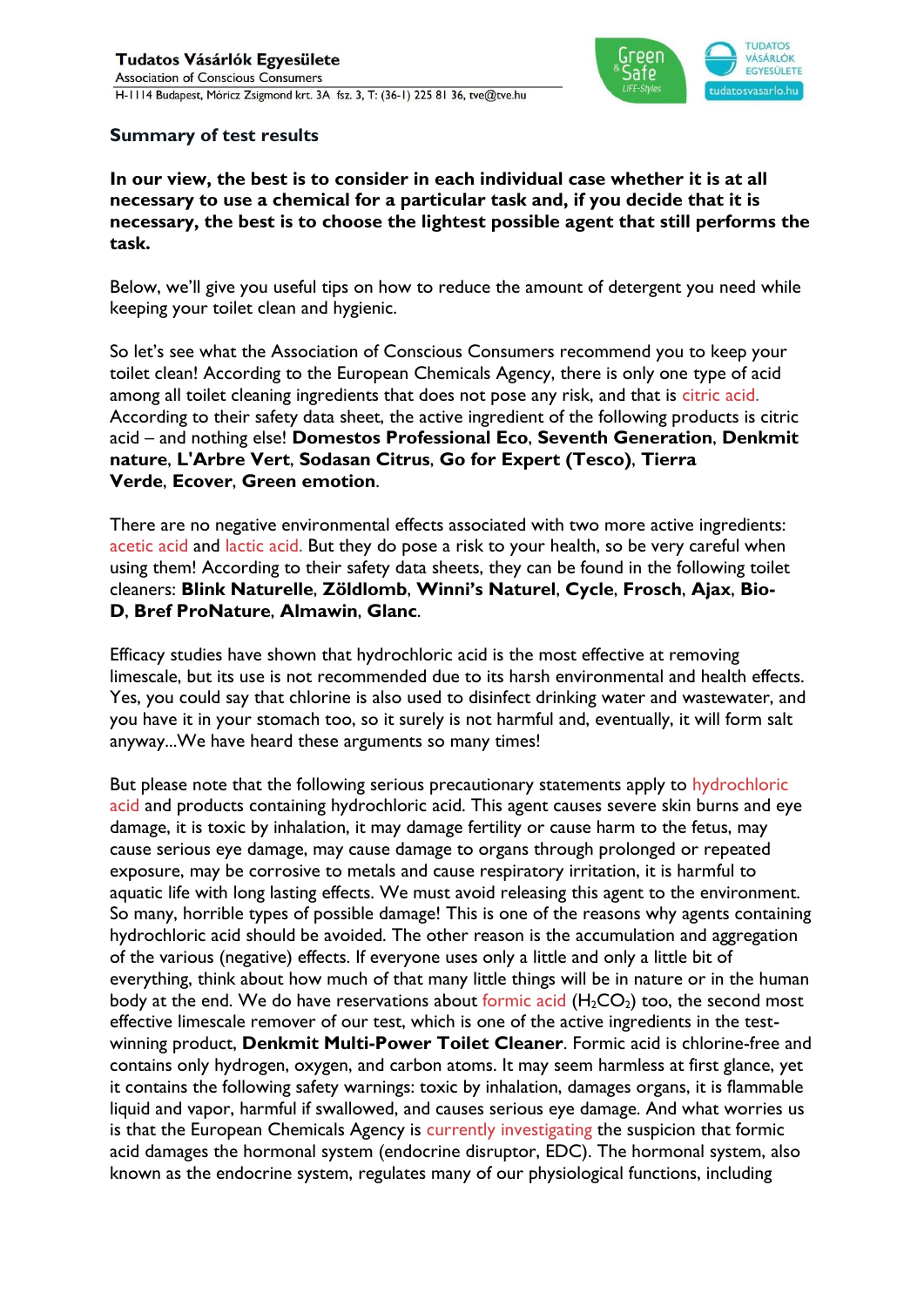#### Tudatos Vásárlók Egyesülete **Association of Conscious Consumers** H-1114 Budapest, Móricz Zsigmond krt. 3A fsz. 3, T: (36-1) 225 81 36, tve@tve.hu



reproduction, metabolism, sleep, growth, the response to stress, and the immune system. Before we get the results of the European Chemicals Agency test, we cannot recommend you the test-winner product in good conscience. So if you want to make a conscious decision when shopping, we recommend the second and third place products, which also perform well and contain citric acid.

### **Sustainable** *and* **causing long-term environmental damage?**

The obligation to issue safety warnings is regulated by law, while there is no similar requirement for green claims. We would like to highlight the discrepancy found on the label of Domol Power Toilet Cleaner. On the Hungarian label, the warning phrases state that it is "Harmful to aquatic life with long lasting damaging effects." Then, highlighted in green at the bottom of the label is: "The product is sustainable and environmentally friendly." Under no circumstances should we choose a product with such harsh effects and contradictory information!

**LIAIC Deiniger** domol Power WC- húgykő- és vízkőoldó Ultra erős a makacs<br>húgykő&vízkő – piszok -elszíneződés ellen – Gyors a makacs<br>Hatékony a vízszint alatt is uomor Power WC- húgykő- és vízkőoldó Ultra erős a makacs<br>Hatékony a vízszint alatt is – Frissességet biztosít.<br>Használati utasítás: Emelie fel a Wességet biztosít.<br>felületes Hatékony a vízszint alatt is – Friszességet biztosít.<br>Használati utasítás: Emelje fel a WC-dikkét Aztosít.<br>Felületen nyomia ses Emelje fel a WC-dikkét Aztosít. Használati utasítás: Emelje fel a WC-űlőkét. A biztonsági kupakot a jelzett<br>felületen nyomja össze és csavarja le. A domol WC-húgykő- és vízitett.<br>fakarékos mennyiségben, egyenleten. Telületen nyomja össze és csavarja le. A domol WC-húgykő- és vízköoldót<br>takarékos mennyiségben, egyenletesen eloszlatva jutassa a valódoldót<br>takarékos mennyiségben, egyenletesen eloszlatva jutassa a valódoldót<br>Makare keri takarékos mennyiségben, egyenletesen előszlatva juttassa a WC-Giákárákos mennyiségben, egyenletesen előszlatva juttassa a WC csészében.<br>A domol WC-húgykő- és vízkööldöt<br>Makacs lerakódások esetén akár 2 ára. adott esetben k és a perem alá. 10 percig hagyja hatni, adott esetben kefélje át és vízköoldót<br>Makacs lerakódások esetén akár 2 órán át hagyja hatni, Szűkööldőt<br>Smételje meg a folyamatot. Használat at hagyja hatni. Szűksép els<br>amig a kura Makacs lerakódások esetén akár 2 órán át hagyja hatni.<br>Ismételje meg a folyamatot. Használat után at hagyja hatni. Szükség esetén<br>amíg a kupak hallható kattanással a hitleredetek meg a folyamatot. Használat után gondosan z makacs lerakódások esetén akár 2 órán át hagyja hatni. Szükség esetén ismételje meg a folyamatot. Használat után gondosan zárja vissza a flakont.<br>Amár a kupak hallható kattanással a helyére nem kerül. Szükség esetén Ne has amig a kupak haliható kattanással a helyére nem kerül. Szükség esetén<br>Ne használja fehérítő kattanással a helyére nem kerül. Szükség esetén<br>Ne használja fehérítő szerekkel vagy más szaniter tisztítószerrel egyitt.<br>Nem hasz Ne használja fehérítő kattanással a helyére nem kerül. Fontos informatikus a filalomásai a helyére nem kerül. Fontos informatikus a filalomásai a helyére nem kerül. Fontos informatikus a filalomásai a helyére nem kerül. Fo Nem használható márványon, zománcon és más szaniter tisztítószerrel együtt.<br>A WC csészén kívülre jutott terméket tisztászerrel együtt.<br>A WC csészén kívülre jutott terméket tisztá vízzel alaposan távoltte.<br>Itisztítására 28 A WC csészén kívülre jutott terméket tiszta vizzel alaposan távaltalász elemente elszíneződést okozhat. Nem alkalmas WC ülöke és MC filmelelszíneződést okozhat. Nem alkalmas WC ülőke és MC filmelelszíneződést okozhat. Nem mivel elszíneződést okozhat. Nem alkalmas WC ulőke és távoltatár a meg mivel elszíneződést okozhat. Nem alkalmas WC ulőke és távoltsa<br>tisztítására. Összetevők: <5% kationos felületaktív anyagok. Félületaktív anyagok. Tarta tisztítására. Összetevők: <5% kationos felületaktív anyagok, nemintetett a vizzel alaposan távolitsa el,<br>felületaktív anyagok. Tartalmaz: illatanyagok felületaktív anyagok, nemionos<br>Fémekre korrozív hatású lehet e st. felületaktív anyagok. Tartalmaz: illatanyagok Sósavat tartalmaz.<br>Fémekre korrozív hatású lehez: illatanyagok Sósavat tartalmaz.<br>Dikoz. Légúti irritációt okozhat. Súlyos égési sérülést és magyar tartalmaz. Temekre korrozív hatású lehet. Súlyos felületaktív anyagok, nemionos<br>Pémekre korrozív hatású lehet. Súlyos égési sérülést tartalmaz.<br>Károsodást okoz. Orvosi tanácsadás arallitás a vízi élővilágra, hosszan tartálmak.<br><sup>Káros</sup> The Korrozív hatású lehet. Súlyos égési sérülést és szemkáros.<br>Károsodást okoz. Drvosi tanácsadás a vízi élővilágra, hoszzemkáros.<br>Károsodást okoz. Orvosi tanácsadás esetén tartsa kéznél a termintelye vagy címkéjét. Gyerme Kizárólag szervezett a kiadja a királyos égési sérülést és szemkárosodást a károsodást a kézi a királyos a vizi élővilágra, hosszan tartó vagy címkéjét. Gyermekektől elzárva tartandó . Használat előrt elkezéte kizárólag sz Margy címkéjét. Gyermekektől elzárva tartandó . Használat előtt olyaszan tartó<br>a címkén közölt informékektől elzárva tartandó . Használat előtt olyaszan tartó<br>kizárólag szabadban vagy jól szelléze . edenyben tartandó .<br>a c Tayy cimkéjét. Gyermekektől elzárva tartandó. Hasznéla te<br>a címkén közölt információkat. Az eredeti edényben tartandó.<br>Kizárólag szabadban vagy jól szellőző helyisédben tartandó.<br>gőzők belélegzését. Kerület kizellőző helyi kizárólag szabadban vagy jól szellőző helyiségben használat előtt olvassa<br>Kizárólag szabadban vagy jól szellőző helyiségben tartandó.<br>Védőkesztyű/védőruha/szemvédőcsza nelyiségben használható. Kerülje a<br>LENYEL és kerülmáro gözök belélegzését. Kerülni kell az anyagnak a környezetbe való kisitik eldette elsett eldette való.<br>Védőkesztyű/védőruha/szemvédő/arcyédő helyiségben használható. Kerülje a<br>LENYELÉS ESETÉN: a szájat ki kell atmod használa Védőkesztyű/védőruha/szemvádő/arcvédő használható<br>LENYELÉS ESETÉN; a szájat ki kell obliteni TILOS kételező.<br>LENYELÉS ESETÉN; a szájat ki kell obliteni. TILOS kételező. LENYELÉS ESETÉN; a szájat ki kell öblíteni. TILOS hánytatni HA BÖRRE<br>(vagy hajra) KERÜL: Az összes szennyezett ruhadata kötelező.<br>távolitani/le kell vetni. A z összes szennyezett ruhadarabot azonpal ol kell.<br>KERÜLÉS ESETÉN Territorial ESETÉN; a szájat ki kell öblíteni. TILOS hánytatni HA BŐR<br>távolitani/le kell vetni. Az összes szennyezett ruhadarabot azonnal el kell<br>KERÜLÉS ESETÉN: Több percin tartá fell vízzel/zuhanyozás SZEMPE távolitani/le kell vetni. Az összes szennyezett ruhadarabot azonnal el kell<br>KERÜLÉS ESETÉN: Több percig tartó óvatos öblítési szennyezés.<br>KERÜLÉS ESETÉN: Több percig tartó óvatos öblítési vízzel Adolf Azonnal el kell<br>Azonn KERÜLÉS ESETÉN: Több percig tartó óvatos öblítési vázonnal el kell<br>kontaktlencsék eltávolítása, ha könnyen megoldható azonnal el kell<br>Azonnal forduljon TOXIKOLÓGIAI KÖZPOSIÓJÁTás VÍZZel Adott esetben a<br>anyagot fallusius TO Kontaktlencsék eltávolítása, ha könnyen megoldható Az öblítés vízzel Adott esetbel<br>Azonnal forduljon TOXIKOLÓGIAI KÖZPONTHOZ vágy orvosboz szempel<br>anyagot fel kell itatni a körülvevő anyagot TOXIKOLÓGIAI KÖZPONTHOZ vágy or Azonnal forduljon TOXIKOLÓGIAI KÖZPONTHOZ vagy orvoshoz. A klómlótt<br>Azonnal forduljon TOXIKOLÓGIAI KÖZPONTHOZ vagy orvoshoz. A klómlótt<br>érdekében. Elzárva tárolivevő anyagok károsodásának megelőzése.<br>Veszélves bulladta tár anyagot fel kell itatni a körülvevő anyagok károsodásának megeletekében.<br>Elzárva tárolandó, anyagok károsodásának megkizése vezélyes hulladékgyűtő helye, a tartalom/edény elhelyezése hulladékgyűtő helye. eriyagöt tel kell itatni a körülvevő anyagok károsodásának megelőzése<br>érdekében. Elzárva tárolandó. A tartalom/edény elhelyezése hulladékkent.<br>Keszélyes hulladékgyűjtő helyre vinni. A csomagolás újrahasznoladékként.<br>A term veszélyes hulladékgyűjtő helyre vinyagok károsodásának megelőzése<br>A termék fenntartható és környezetbarát a csomagolás újrahasznosítható.<br>Gyártva Dírk Rossmann Gmyezetbarát.<br>D. 3000 D. 2000 D. Gyártva Dirk Rossmann GmbH, Isernhägener Str. 16.<br>D-30938 Burgwedel számára Winningener Str. 16.<br>E-mail: service@rossmann GmbH, Isernhägener Str. 16. D-30938 Burgwedel számára www.rossmann.de Tel.:0800 -76 77 62 66<br>E-mail: service@rossmann.de www.rossmann.de Tel.:0800 -76 77 62 66<br>Forgalmazó: Rossmann.de www.domol.rossmann.de Tel.:0800 -76 77 62 66<br>Tel: 06.29 29 29 20 2 E-mail: service@rossmann.de www.rossmann.de Tel.<br>Forgalmazó: Rossmann.de www.dompl.rossmann.de Tel.<br>Tel: 06-29-889-800 zennann Magyarország Kft. H.2335 Forgalmazó: Rossmann.de www.rossmann.de Tel.:0800 -76 77 62 6<br>Tel: 06-29-889-800 750ml Wagyarország Kft., H-2225 Üllő, Zsaróka út 8. **COMO VICTALEMENT**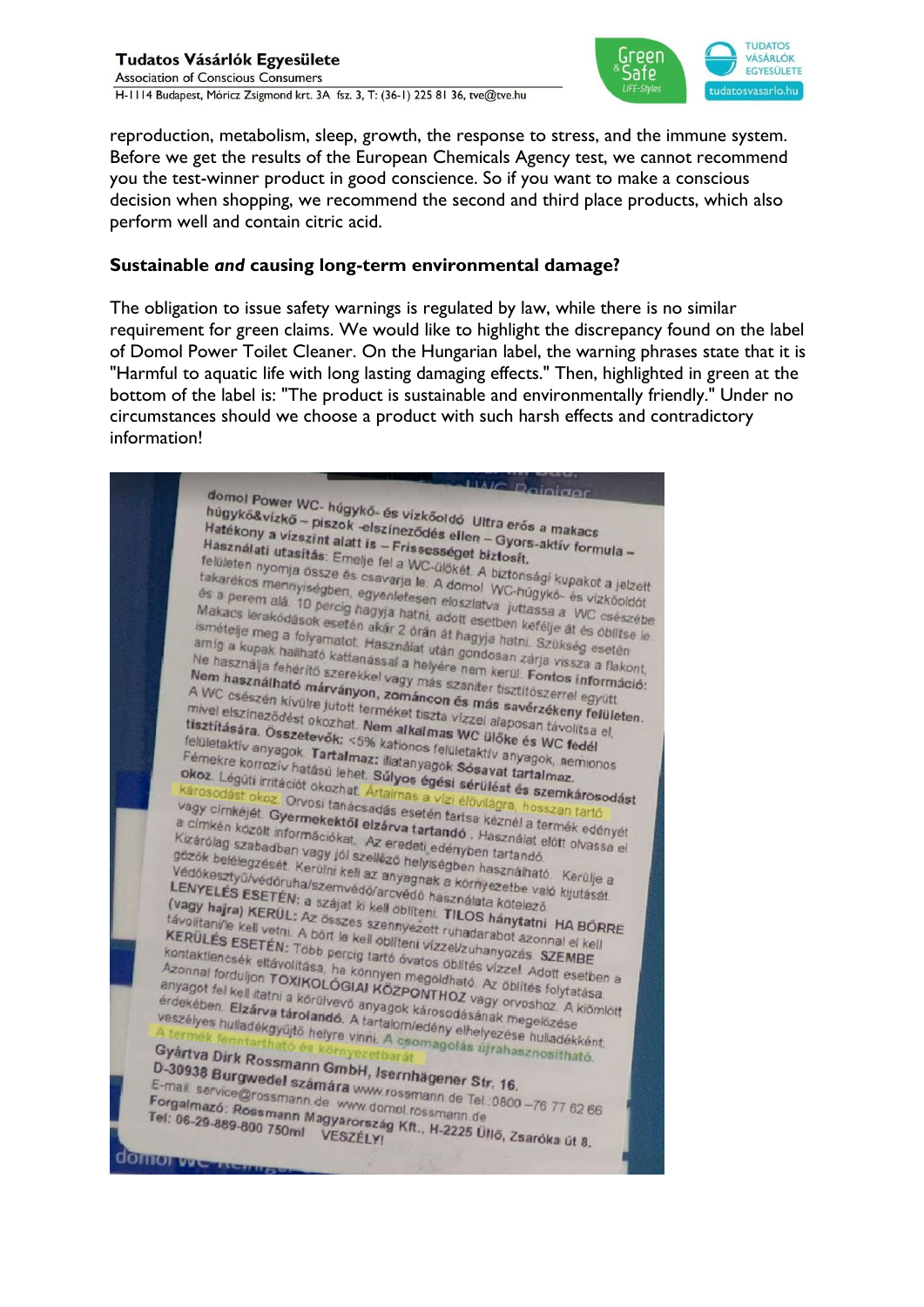

# **Tips for Conscious Consumers**

The pH of [10% household vinegar](https://tudatosvasarlo.hu/oko-takaritas-kisokos-mit-tud-az-ecet/) is 2.3, 20% vinegar is not far from that, and you can prepare your own [citric acid solution](https://tudatosvasarlo.hu/oko-takaritas-kisokos-mit-tud-a-citromsav/) at home (dissolve 1-2 teaspoons of citric acid in 100 ml of water), whose pH is also in this range. In addition, we had proved in our previous article that in terms of disinfection vinegar is just as strong as the commercial agents are. I think, by now, you have figured out what we are suggesting to you...

If, however, you insist on in-store products, we would recommend **environmentally friendly products** that perform reliably. The test results of the green goods are summarized in the table below.

| $\tau$ oilet<br>cleaner | $\tau_{\mathsf{est}}$<br>results | Descaling   Acid<br>effect $(g)$ | active     | Packaging   Price<br>(m) | (HUF) | Ecolabel |
|-------------------------|----------------------------------|----------------------------------|------------|--------------------------|-------|----------|
|                         |                                  |                                  | ingredient |                          |       |          |

|      | <b>WC tisztító</b>                            | Teszt-<br>eredmény | Vízkőoldó<br>hatás (g) | Sav<br>hatóanyag                     | <b>Kiszerelés</b><br>(m <sub>l</sub> ) | Ár<br>(Ft) | Ökocímke                  |
|------|-----------------------------------------------|--------------------|------------------------|--------------------------------------|----------------------------------------|------------|---------------------------|
| İ    | <b>Domestos</b><br><b>Professional</b><br>Eco | 55                 | 0,43                   | citromsav                            | 750                                    | 925        | Ecolabel                  |
| ÷    | <b>Seventh</b><br>Generation<br>Pine&Sage     | 50                 | 0,49                   | citromsav                            | 500                                    | 899        | Ecolabel                  |
|      | Zöldlomb<br>Ecetes Öko                        | 50                 | 0,39                   | ecetsav,<br>citromsav-<br>monohidrát | 750                                    | 499        | Ecolabel                  |
|      | Cycle                                         | 43                 | 0,34                   | citromsav,<br>ecetsav                | 500                                    | 990        | Ecolabel                  |
| é    | <b>Denkmit nature</b>                         | 40                 | 0,31                   | citromsav                            | 750                                    | 499        | Ecolabel                  |
| ĝ    | Frosch<br>málnaecettel                        | 40                 | 0,31                   | ecetsav                              | 1000                                   | 849        | Ecolabel                  |
| Ē    | L'Arbre Vert                                  | 39                 | 0,30                   | citromsav                            | 750                                    | 1050       | Ecolabel                  |
| i.   | <b>Bref ProNature</b><br>grapefruit           | 31                 | 0,24                   | ecetsav                              | 750                                    | 699        | Ecolabel                  |
| te 1 | <b>Go for Expert</b><br><b>Eco Friendly</b>   | 29                 | 0,29                   | citromsav-<br>monohidrát             | 500                                    | 599        | Ecolabel                  |
| É    | <b>W5 Eco lemon</b>                           | 28                 | 0,22                   | citromsav                            | 700                                    | 549        | Ecolabel                  |
| š    | Ecover óceán                                  | 21                 | 0,17                   | citromsay                            | 700                                    | 1109       | <b>Nordic</b><br>Ecolabel |
|      | <b>Green emotion</b><br>eukaliptusz           | 14                 | 0,11                   | citromsav                            | 750                                    | 885        | Ecolabel                  |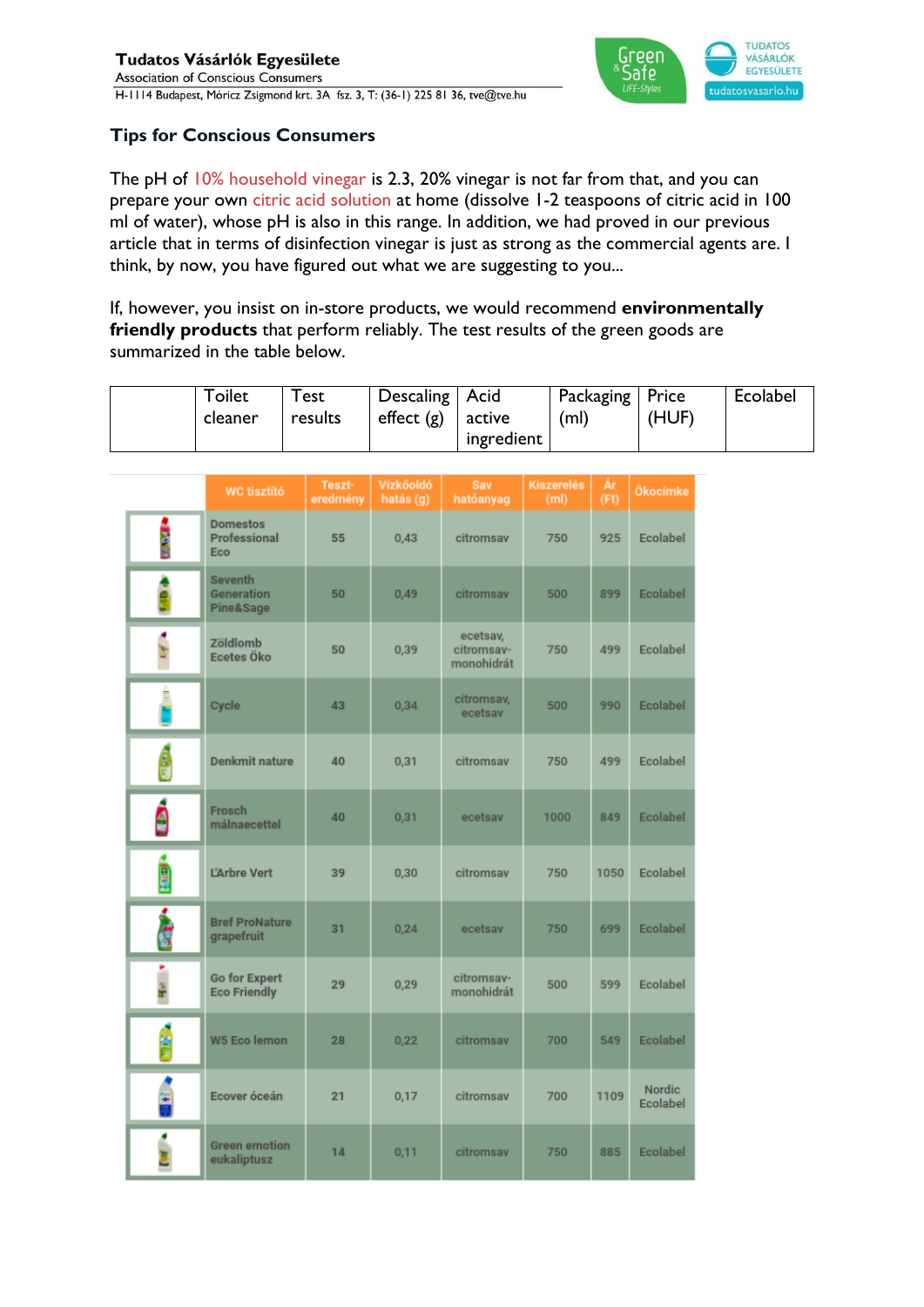



*Green&Safe LIFE-styles project is supported by the LIFE programme of the European Union and cofinanced by the Hungarian Ministry of Agriculture. Project number: ENV GIE HU000622 Green&Safe LIFE-styles*

### **Consumer Guide**

**By following these helpful tips, you can achieve maximum cleanliness with minimal use of chemicals in every part of your toilet bowl.**



- **Use the toilet brush.** It is best to remove dirt immediately with the toilet brush: nothing dries and odors disappear.
- **Apply it under the rim too.** Best is to choose a brush that has a small special side brush, the bristles of which fit under the rim of the toilet bowl. Such a tool, called a toilet brush with rim cleaner/bristles, can be obtained in several places for as little as HUF 500-1000.
- **Hygienically clean.** In advertising, some manufacturers take advantage of our fear of bacteria. Just ignore those ads! Disinfectant cleaning agents are not recommended for keeping your household clean on a daily basis. Especially not in the toilet bowl, with which the skin rarely comes in contact. A general cleaning